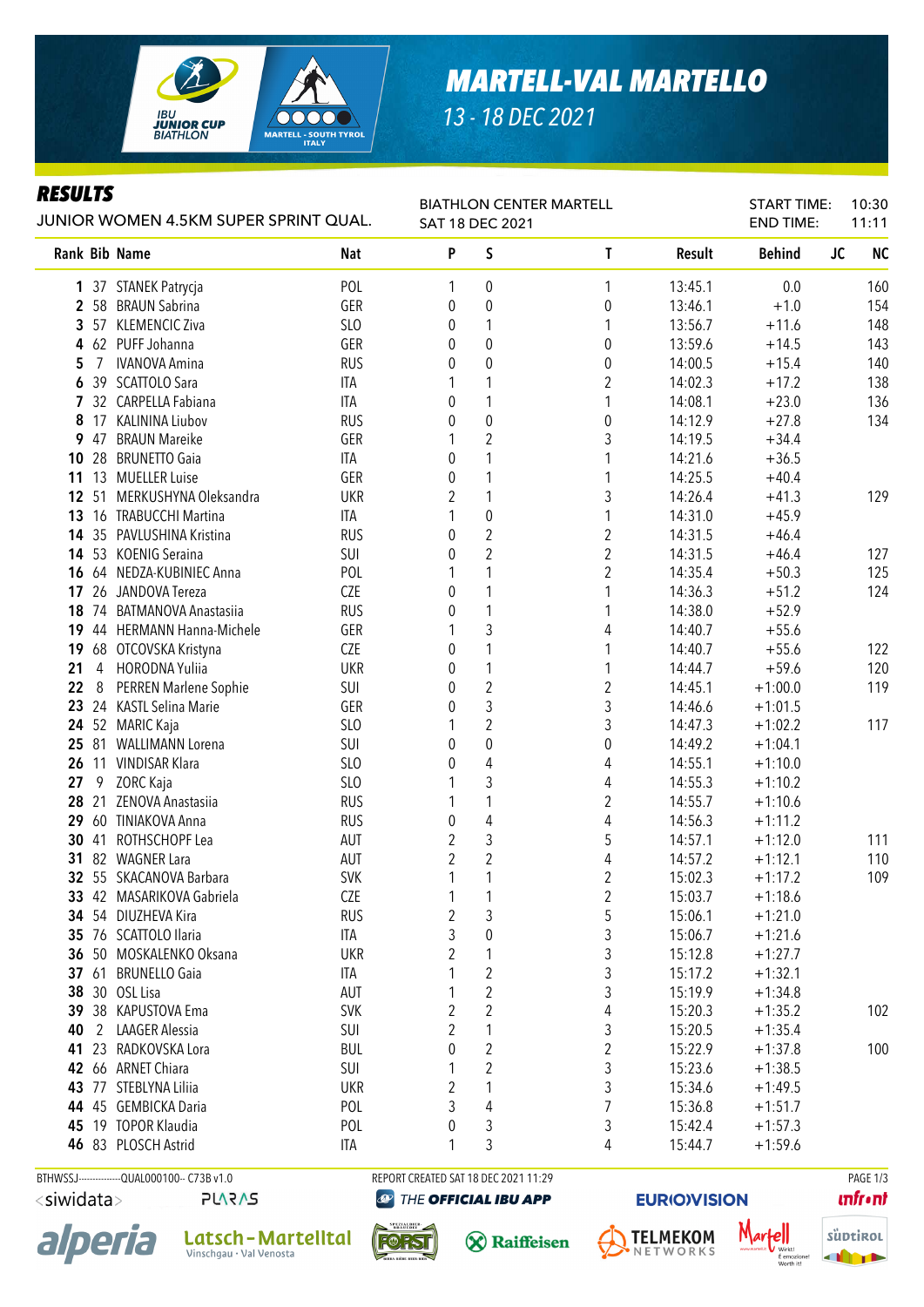

## *MARTELL-VAL MARTELLO*

*13 - 18 DEC 2021*

## *RESULTS*

| Resulis<br>JUNIOR WOMEN 4.5KM SUPER SPRINT QUAL. |    |                              | <b>BIATHLON CENTER MARTELL</b><br>SAT 18 DEC 2021 |                |                         |                | <b>START TIME:</b><br>10:30<br><b>END TIME:</b><br>11:11 |               |                        |
|--------------------------------------------------|----|------------------------------|---------------------------------------------------|----------------|-------------------------|----------------|----------------------------------------------------------|---------------|------------------------|
|                                                  |    | Rank Bib Name                | Nat                                               | P              | S                       | T              | Result                                                   | <b>Behind</b> | <b>JC</b><br><b>NC</b> |
| 47                                               | 5  | PUSCARIU Dorina              | <b>ROU</b>                                        | 1              | 0                       | 1              | 15:45.4                                                  | $+2:00.3$     | 94                     |
| 48                                               | 71 | PACEROVA Sara                | <b>SVK</b>                                        | 0              | 3                       | 3              | 15:55.5                                                  | $+2:10.4$     |                        |
| 49                                               |    | 80 VOGL Lara                 | GER                                               | 3              | $\overline{c}$          | 5              | 15:58.4                                                  | $+2:13.3$     |                        |
| 50                                               |    | 85 REPE Zala                 | SLO                                               | 0              | 3                       | 3              | 16:01.7                                                  | $+2:16.6$     |                        |
| 51                                               | 3  | MAKOVINYOVA Kristina         | <b>SVK</b>                                        | 0              | $\overline{2}$          | $\overline{2}$ | 16:08.8                                                  | $+2:23.7$     |                        |
|                                                  |    | 52 63 PITZER Leonie          | AUT                                               | $\overline{2}$ | 3                       | 5              | 16:26.7                                                  | $+2:41.6$     |                        |
| 53                                               |    | 18 KRYUKOVA Arina            | KAZ                                               | 0              | 4                       | 4              | 16:29.8                                                  | $+2:44.7$     | 88                     |
| 54                                               |    | 14 CHARALAMPIDOU Konstantina | GRE                                               | 0              | $\boldsymbol{2}$        | $\overline{2}$ | 16:36.8                                                  | $+2:51.7$     | 87                     |
| 55                                               |    | 36 RAJANDO Emma Roberta      | <b>EST</b>                                        | 3              | $\overline{c}$          | 5              | 16:42.7                                                  | $+2:57.6$     | 86                     |
| 56                                               |    | 79 SKROBISZEWSKA Barbara     | POL                                               | $\overline{2}$ | 3                       | 5              | 16:54.7                                                  | $+3:09.6$     |                        |
| 57                                               |    | 29 FASTER Mirjam             | <b>EST</b>                                        | 1              | $\overline{c}$          | 3              | 17:00.9                                                  | $+3:15.8$     | 84                     |
| 58                                               |    | 25 CHOI Yoonah               | <b>KOR</b>                                        | 3              | $\overline{c}$          | 5              | 17:01.8                                                  | $+3:16.7$     | 83                     |
| 59                                               |    | 15 CHULUUNBAT Byambasuren    | MGL                                               | $\overline{2}$ | $\boldsymbol{0}$        | 2              | 17:05.2                                                  | $+3:20.1$     | 82                     |
| 60                                               |    | 27 RIMBEU Adelina            | <b>ROU</b>                                        | $\overline{c}$ | 4                       | 6              | 17:17.1                                                  | $+3:32.0$     | 81                     |
| 61                                               |    | 56 TUNCER Ebru               | <b>TUR</b>                                        | 3              | $\boldsymbol{0}$        | 3              | 17:20.1                                                  | $+3:35.0$     | 80                     |
| 62                                               |    | 78 HOLMIKOVA Veronika        | <b>SVK</b>                                        | 1              | 4                       | 5              | 17:23.1                                                  | $+3:38.0$     |                        |
| 63                                               |    | 33 DAVAADULAM Enkhchimeg     | MGL                                               | 3              | 4                       | 7              | 17:25.0                                                  | $+3:39.9$     | 78                     |
|                                                  |    | 64 59 STERLE Kiara           | <b>SLO</b>                                        | 3              | 3                       | 6              | 17:26.4                                                  | $+3:41.3$     |                        |
| 65                                               |    | 70 DUICU Maria               | <b>ROU</b>                                        | $\overline{2}$ | 3                       | 5              | 17:41.5                                                  | $+3:56.4$     |                        |
| 66                                               | 75 | <b>BECZE Agota</b>           | <b>ROU</b>                                        | 1              | 4                       | 5              | 17:48.8                                                  | $+4:03.7$     |                        |
| 67                                               | 40 | CEBOTARI Antonia-Alexandra   | <b>MDA</b>                                        | 1              | 1                       | $\overline{2}$ | 17:51.2                                                  | $+4:06.1$     | 74                     |
| 68                                               |    | 65 BREMANN Eliisabet         | <b>EST</b>                                        | $\overline{2}$ | 1                       | 3              | 17:59.8                                                  | $+4:14.7$     |                        |
| 69                                               |    | 12 DEMIR Betul               | <b>TUR</b>                                        | 3              | $\boldsymbol{0}$        | 3              | 18:14.2                                                  | $+4:29.1$     | 72                     |
| 70                                               | 49 | LADO Kincso                  | <b>ROU</b>                                        | 5              | 3                       | 8              | 18:16.9                                                  | $+4:31.8$     |                        |
| 71                                               |    | 48 KOTSALOU loanna           | GRE                                               | 1              | 3                       | 4              | 18:26.2                                                  | $+4:41.1$     | 70                     |
|                                                  |    | 72 43 LACZKO Evelin-Vivien   | <b>HUN</b>                                        | 4              | 3                       | $\overline{7}$ | 18:32.1                                                  | $+4:47.0$     | 69                     |
|                                                  |    | 72 46 BUCIC Emilija          | SRB                                               | 0              | $\overline{2}$          | $\overline{2}$ | 18:32.1                                                  | $+4:47.0$     | 69                     |
| 74                                               | 1  | HODZIC Dzenana               | SRB                                               | 3              | $\boldsymbol{2}$        | 5              | 18:41.7                                                  | $+4:56.6$     | 67                     |
| 75                                               |    | 34 CHEON Suji                | <b>KOR</b>                                        | 3              | $\overline{\mathbf{c}}$ | 5              | 18:43.9                                                  | $+4:58.8$     | 66                     |
| 76                                               |    | 73 TSIARKA Maria             | GRE                                               | $\overline{2}$ | 3                       | 5              | 18:51.2                                                  | $+5:06.1$     |                        |
| 77                                               |    | 67 JEONG Yeongeun            | <b>KOR</b>                                        | $\overline{2}$ | 3                       | 5              | 19:08.7                                                  | $+5:23.6$     |                        |
| 78                                               |    | 22 BOZOKI Laura              | <b>HUN</b>                                        | 1              | 4                       | 5              | 20:05.2                                                  | $+6:20.1$     | 63                     |
|                                                  |    | 79 84 PARK Huiyeon           | KOR                                               | 3              | 4                       | 7              | 20:20.0                                                  | $+6:34.9$     |                        |
| 80                                               |    | 69 CUPOVIC Isidora           | SRB                                               | $\overline{2}$ | 4                       | 6              | 20:39.6                                                  | $+6:54.5$     |                        |
|                                                  |    | 81 10 ZIVKOVIC Marija        | BIH                                               | 1              | 3                       | 4              | 22:53.7                                                  | $+9:08.6$     | 59                     |
| Did not start                                    |    |                              |                                                   |                |                         |                |                                                          |               |                        |
|                                                  |    | 20 HEINSOO Demi              | <b>EST</b>                                        |                |                         |                |                                                          |               |                        |
|                                                  |    | 72 SKRYPKO Hanna             | <b>UKR</b>                                        |                |                         |                |                                                          |               |                        |

BTHWSSJ--------------QUAL000100-- C73B v1.0 REPORT CREATED SAT 18 DEC 2021 11:29 REPORT CREATED SAT 18 DEC 2021 11:29 <siwidata>

alperia

**PLARAS** 

Latsch-Martelltal

86 KONOPLJOVA Violetta **EST** 

**@** THE OFFICIAL IBU APP







**EURIO)VISION** 

Mar